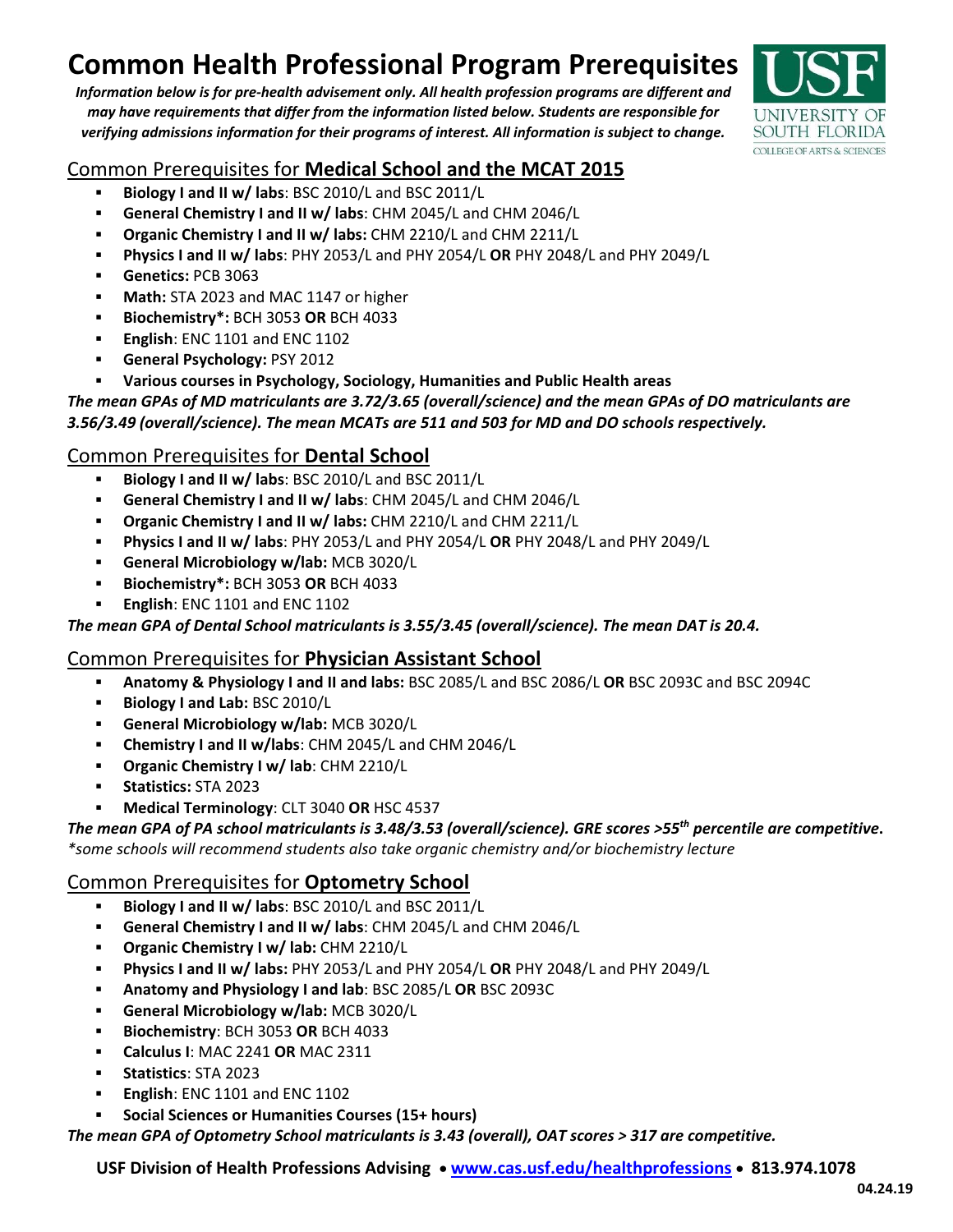# Common Prerequisites for **Veterinary School**

- **Biology I and II w/ labs**: BSC 2010/L and BSC 2011/L
- **General Chemistry I and II w/ labs**: CHM 2045/L and CHM 2046/L
- **Organic Chemistry I and II w/ labs:** CHM 2210/L and CHM 2211/L
- **Physics I and II w/ labs**: PHY 2053/L and PHY 2054/L **OR** PHY 2048/L and PHY 2049/L
- **General Microbiology w/lab:** MCB 3020/L
- **Genetics:** PCB 3063
- **Biochemistry\*:** BCH 3053 **OR** BCH 4033
- **English**: ENC 1101 and ENC 1102
- **Statistics**: STA 2023
- **Calculus**: MAC 2311
- **Animal Sciences**: ANS 3006C and ANS 3440 (usually offered at the University of Florida and St. Pete College‐ check with these institutions for more information).
- **Humanities and Social Science Electives**

The mean GPA of Vet School matriculants is 3.60/3.50 (overall/science). GRE score >60<sup>th</sup> percentile is competitive.

## Common Prerequisites for **Pharmacy School**

- **Biology I and II w/ labs:** BSC 2010/L and BSC 2011/L
- **General Chemistry I and II w/ labs:** CHM 2045/L and CHM 2046/L
- **Organic Chemistry I and II w/ labs:** CHM 2210/L and CHM 2211/L
- **Physics I w/ lab:** PHY 2053/L **OR** PHY 2048/L
- **Anatomy and Physiology and labs:** BSC 2085 and BSC 2086 **OR** BSC 2093C and BSC 2094C
- **General Microbiology w/lab:** MCB 3020/L
- **Genetics:** PCB 3063
- **Cell or Molecular Biology:** PCB 3023 **OR** MCB 3410 **OR** GMS 6001
- **Calculus:** MAC 2241 **OR** MAC 2311
- **Statistics:** STA 2023
- **Economics:** ECO 2013 **OR** ECO 2023
- **English**: ENC 1101 and ENC 1102
- **General Psychology or Sociology:** PSY 2012 OR SYG 2000
- **Social Sciences or Humanities Courses (9+ hours)**

The mean GPA of Pharmacy School matriculants is 3.36/3.23 (overall/science) & the PCAT composite is 54<sup>th</sup> percentile.

## Common Prerequisites for **Podiatric Medical School**

- **Biology I and II w/ labs**: BSC 2010/L and BSC 2011/L
- **General Chemistry I and II w/ labs**: CHM 2045/L and CHM 2046/L
- **Organic Chemistry I and II w/ labs:** CHM 2210/L and CHM 2211/L
- **Physics I and II w/ lab:** PHY 2053/L and PHY 2054/L **OR** PHY 2048/L and PHY 2049/L
- **English I and II:** ENC 1101 and ENC 1102

*The mean GPA of Podiatry school matriculants is 3.30/3.24 (overall/science). The mean MCAT score is 494.*

### Common Prerequisites for **Physical Therapy School**

- **Biology I w/ lab**: BSC 2010/L
- **General Chemistry I and II w/ labs**: CHM 2045/L and CHM 2046/L
- **Physics I and II w/ lab:** PHY 2053/L and PHY 2054/L **OR** PHY 2048/L and PHY 2049/L
- **Anatomy and Physiology and labs**: BSC 2093C and BSC 2094C **OR** BSC 2085/L and BSC 2086/L
- **Psychology (two semesters):** PSY 2012 and 1 additional psychology course (DEP 2004, CLP 4143, DEP 4053)
- **Statistics**: STA 2023

### The mean GPA of PT school matriculants is 3.57/3.45 (overall/science). GRE scores >50<sup>th</sup> percentile are competitive.

*\*some schools will recommend students also take organic chemistry and/or biochemistry lectures / labs*